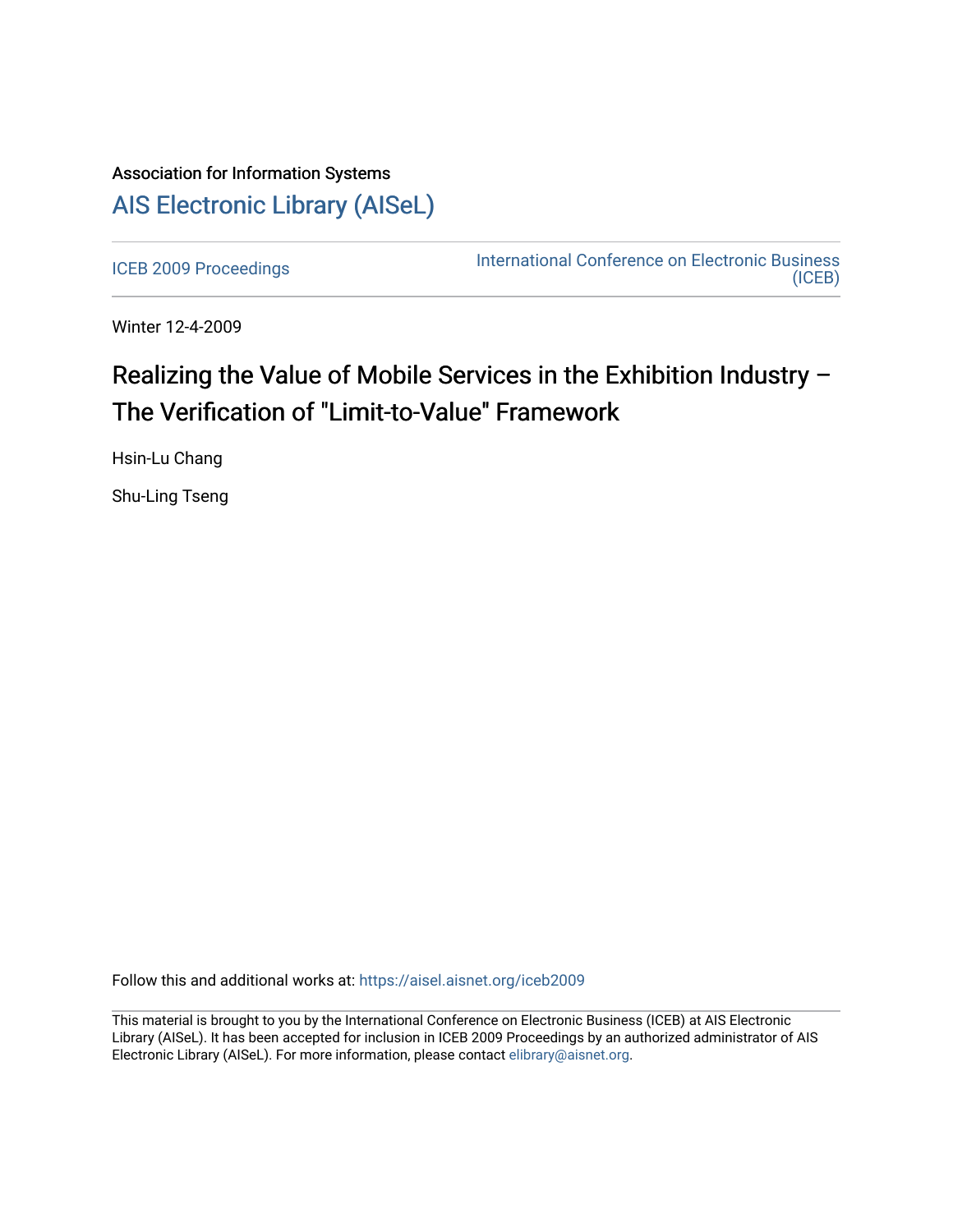# **REALIZING THE VALUE OF MOBILE SERVICES IN THE EXHIBITION INDUSTRY -- THE VERIFICATION OF "LIMIT-TO-VALUE" FRAMEWORK**

Hsin-Lu Chang<sup>1</sup>, and Shu-Ling Tseng<sup>2</sup> Department of Management Information Systems The National Chengchi University, Taiwan <sup>1</sup>hchang@mis.nccu.edu.tw; <sup>2</sup>97356010@nccu.edu.tw

# **Abstract**

The MICE industry and the M-Commerce service recently become a popular issue since the mature internet environment. It will be a significant subject to realize the IT investment in the MICE industry. The study is to test and verify "the Limits to Value for IT Investments framework" [1] and to redefine and modify the constructs of model to examine the barriers of IT value, in the context of M-Commerce in the MICE industry. This reforming model can help us understand the critical value discounting factors and the impact about adoption and usage of the innovative IT in the marketplace.

**Keywords:** MICE, M-Commerce, valuation barriers, conversion barriers, U2EX

## **Research Objective**

The MICE (Meetings, incentives, Conventions and Exhibitions) industry and the mobile commerce service recently become a popular issue since the mature internet environment. According to the development of existing theories of Information Technology (IT) valuation and technology adoption and diffusion, the research objective of our study is to test and verify "the Limits to Value for IT Investments framework" by Chircu and Kauffman [1] and to redefine and modify the constructs of model to examine the barriers of IT value, in the context of mobile commerce in MICE industry. This reforming model can help us understand the critical value discounting factors and the impact about adoption and usage of the innovative IT in the marketplace. To be more specific, the research addresses the following questions:

1.What critical factors will alter the perceived value of exhibitors of the U2EX service? What type of factors will let the value decrease?

2.What are the valuation barriers and conversion barriers that influence the U2EX service value before and after introduce?

#### **Literary Reviews**

In this study, we will examine the value barriers of IT-enabled mobile service in the MICE industry. So in this literature review, we focus on the IT value and

the key factors of IT value barriers.

IT value has been conferred on various methods of analysis. We adopt the model developed by Bakos and Kemerer [3] and Davem and Kauffman [11] to distinguish IT value into two types, include potential value and realized value. The potential value represents the maximum value opportunity available to the investor if the IT is implemented successfully, while the realized value is defined as the measurable value that can be identified after the implementation ensues [1]. The investment decision must be based on a comparison of the potential value that management saw in the project with respect to the realized value following implementation, in light of the value conversion contingencies that intervene [11].

A number of authors have identified various kinds of barriers to adoption of technological innovations. In our research, the IT value barriers are divided into valuation barriers (industry and organizational barriers) and conversion barriers (resource, knowledge and usage barriers).Industry barriers are generated by the industry structure that may favor technologies that "plug in" to the existing systems to the detriment of other, nonstandard, but innovative technologies [5]. Organizational barriers are suggested by a number of organizational learning theories as well [1]. For example, the more complex a technology, the harder it is for untrained users to adopt [2]. The unique characteristics of firms, such as organizational routines and norms, market and product expertise, customer and supplier relationships, and human capital can lead to different potential value estimates for the same investment in IT [6] [7] [9].With regard to resource barriers, IT requires additional investments in co-specialized resources, such as new organizational processes and human capital [4] [6] [7]. The resources limit to value of IT the most when they are single, but they do not ensure that the firm will realize potential value. Attewell argued that implementing a complex new technology needs both individual and organizational learning because the role of know-how and organizational learning are potential barriers to the adoption of innovations or technology [2]. The redesign of organizational processes requires employees to learn new skills and the organization to develop new routines, and thus creates knowledge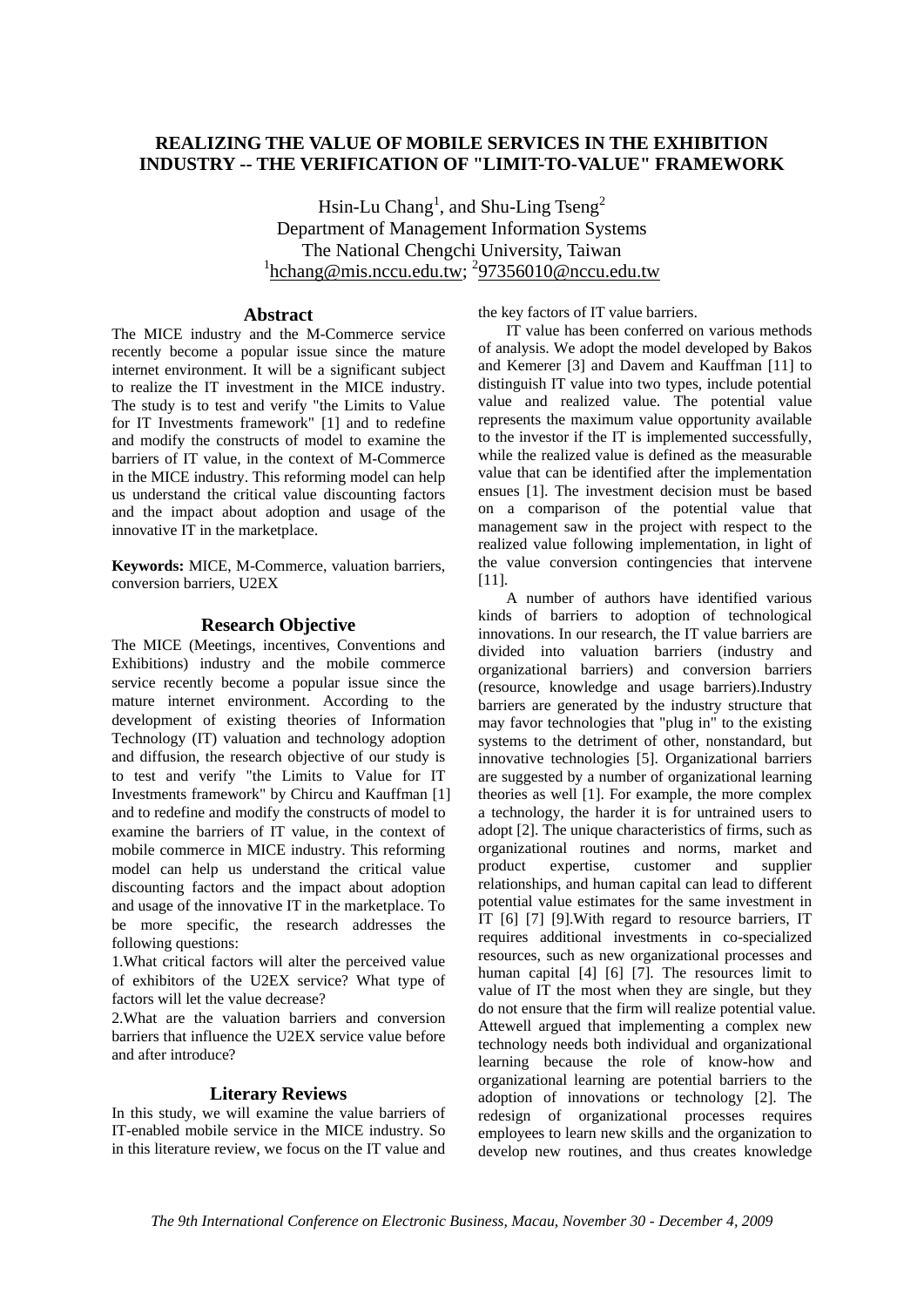barriers [2].Knowledge barriers also stem from a lack of absorptive capacity, which is developed over time by acquiring related knowledge and expertise in diverse areas [10].Usage barriers are often related to user perceptions regarding the technology and the responsibilities that must be shouldered when it is used. Unfavorable perceptions will result in users not adopting the technology solution [8] [12] [15] [16].

### **The Research Framework Industry background and U2EX introduction**

MICE (Meetings, incentives, Conventions and Exhibitions) industry [13] is under recently rapid development. It has certain characters, including high growth potential, high value-added, high innovation benefit, while also creating greater job opportunity, greater output of value, and greater inter-industry relationship. Therefore, Taiwan government aims to help developing MICE industry through constructing a new Taipei World Trade Center Exhibition hall located in Nangang, Taipei city [14], while also assigning TAITRA (Taiwan External Trade Development Council) to form a new department – "Exhibition Department", specialized in setting up strategies and making decisions among developing Taiwan's MICE industry. TAITRA exhibition department came to ask for support from the SSRC (Service Science Research Center) located in National Chengchi University. After being requested, the SSRC formed a special consulting team to help TAITRA's exhibition department with setting up this new internet based system platform, and came out with the project named U2EX, it is a platform that can handle all the necessary works and as well as provide all the services online. In this research paper, our task is to study out the relationship between IT value and value barriers of U2EX.

#### **Research Framework**

This framework classifies IT value to potential value and realized value and identifies barriers specific to the valuation process, which including industry and organizational barriers, and to the conversion process, which involving resource, knowledge and usage barriers. The potential value will be in a given industry and organizational setting. Realizing the potential value depends on conversion contingencies [18]. In our research, potential value means the exhibitors' expectation of the new IT service "U2EX", and the IT value will be limited through conversion barriers become realized value. While we recognize that the assessment of value is subject to bounded rationality [17], we focus in our framework on a firm's ability to obtain value, and not its capacity to evaluate completely the corresponding value flows. The general framework is shown in figure 1.



Figure1. The Limits to Value for IT Investments

#### **Research Method**

We plan to execute the research starting with the survey in the U2EX project. We will be scheduled with two steps of investigation involved in mobile commerce in MICE industry. We want to comprehend how the exhibitors evaluate the new IT service of mobile commerce.

The exhibitors will have a thought in mind after hearing about the new IT service, and the thought will initially influence the decision of pricing the U2EX service. Therefore, in the first step, we will send out the questionnaire to collect the exhibitors' perceived value of the new technology of MC in the specific exhibition. That is to say, we will aim at assembling the expectative evaluation of the U2EX service from the exhibitors' perception before the potential customer (buyer) use the U2EX. The data we will collect includes the unique characteristics of industry and organization, such as path-dependency of co-specialized assets, industry structure, complementary, organizational routines and norms, market and product expertise, customer and supplier relationships, human capital, etc.

After the exhibitors' customers adopt and use the U2EX service, the exhibitors will have another assessment about the new IT service, and the thought will continue influence the decision of pricing the U2Ex service. Accordingly, the second step will focus on the evaluation of the U2EX service from the exhibitors' perception after the buyers use the new service of MC. We will send out the second questionnaire, and to compare the difference of the U2EX service's valuation, trying to find out the characteristics of the barriers which influence the value.

#### **Expected Distribution**

The final deliverable can divide into two parts. First, our research tries to verify "the Limits to Value for IT Investments framework" by Chircu and Kauffman [1], evaluating both valuation barriers and conversion barriers, and find out the critical factor which let the potential value change into realized value, even let the IT value decrease. Second, in the mobile commerce context, our study can create more